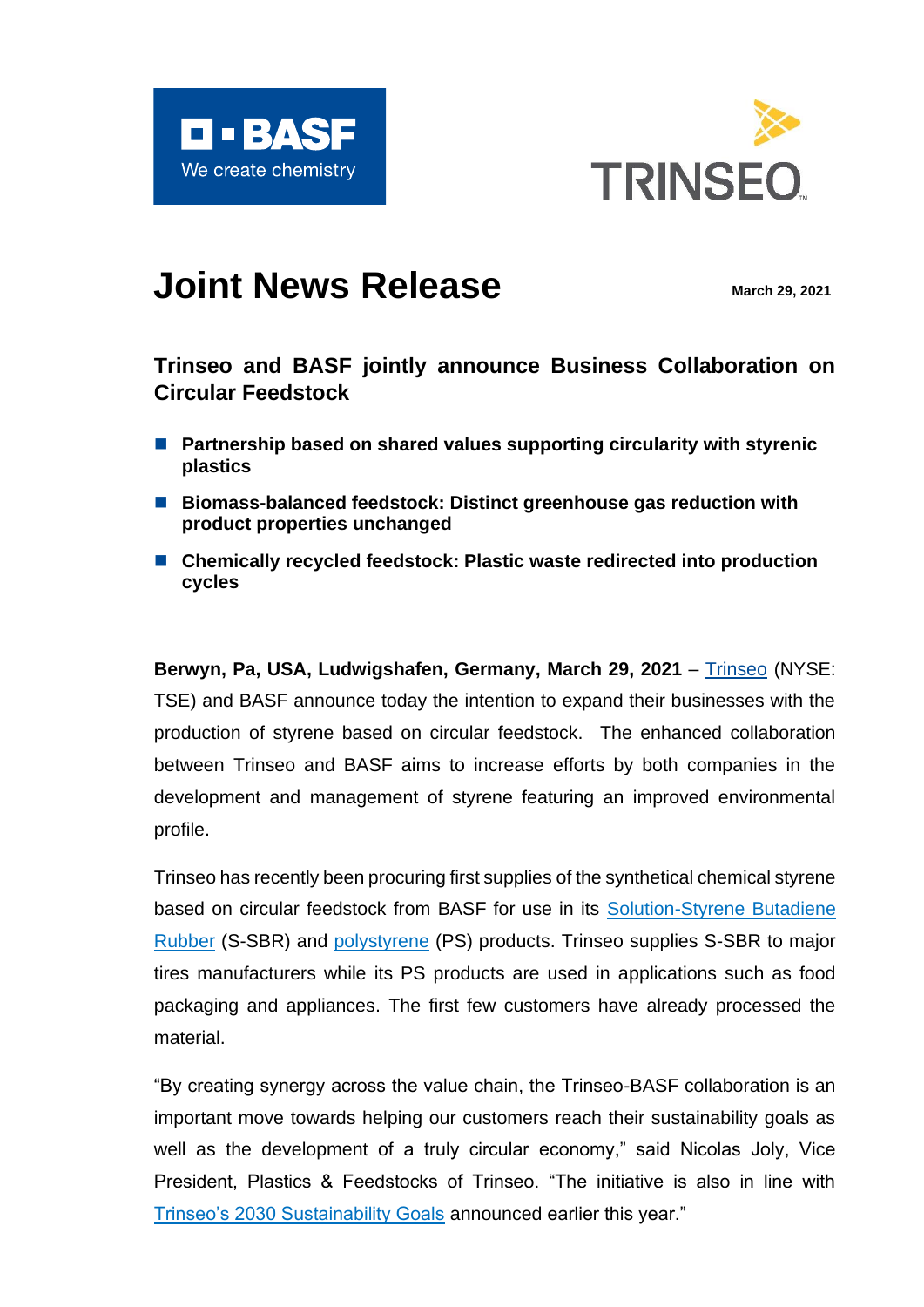"CO2 emission reduction and a circular economy are BASF's paramount targets. Using circular feedstocks instead of virgin fossil resources contributes directly or indirectly to an improved CO<sub>2</sub> footprint of subsequent products," says Klaus Ries, Vice President for BASF's Styrenics Business Europe. "While our customer Trinseo procures biomass balanced (BMB) styrene for their downstream business already, styrene Ccycled™ will be available in the near future".

### **Two types of mass balanced styrene**

There are two types of styrene BASF can produce with a mass balance approach – renewable feedstock based-styrene and styrene based on chemically recycled feedstock. Mass balance is a chain of custody model designed to keep track of the total amount of input (e. g. circular feedstock) throughout the production cycle and ensure an appropriate allocation to the finished goods. Both of these alternative feedstocks replace a certain amount of virgin fossil resources at the beginning of the value chain - leading to a reduction of  $CO<sub>2</sub>$  emissions.

To produce BMB styrene, BASF replaces fossil resources like naphtha or natural gas by renewable feedstocks derived from organic waste or vegetable oils. When manufacturing Ccycled™ products, BASF uses pyrolysis oil derived from plastic waste that is not recycled mechanically, e.g., mixed household waste or end-of-life tires, as a feedstock, thus contributing to plastics circularity.

With this approach Trinseo and BASF can offer products with a better environmental profile and the same properties as those manufactured from fossil feedstock. The allocation process via the mass balance approach as well as the products are certified by an independent auditor. Read more about BASF's ChemCycling™ project [here.](https://www.basf.com/global/en/who-we-are/sustainability/we-drive-sustainable-solutions/circular-economy/mass-balance-approach/chemcycling.html)

#### **About BASF**

At BASF, we create chemistry for a sustainable future. We combine economic success with environmental protection and social responsibility. More than 110,000 employees in the BASF Group contribute to the success of our customers in nearly all sectors and almost every country in the world. Our portfolio is organized into six segments: Chemicals, Materials, Industrial Solutions, Surface Technologies, Nutrition & Care and Agricultural Solutions. BASF generated sales of €59 billion in 2020. BASF shares are traded on the stock exchange in Frankfurt (BAS) and as American Depositary Receipts (BASFY) in the U.S. Further information at [www.basf.com.](http://www.basf.com/)